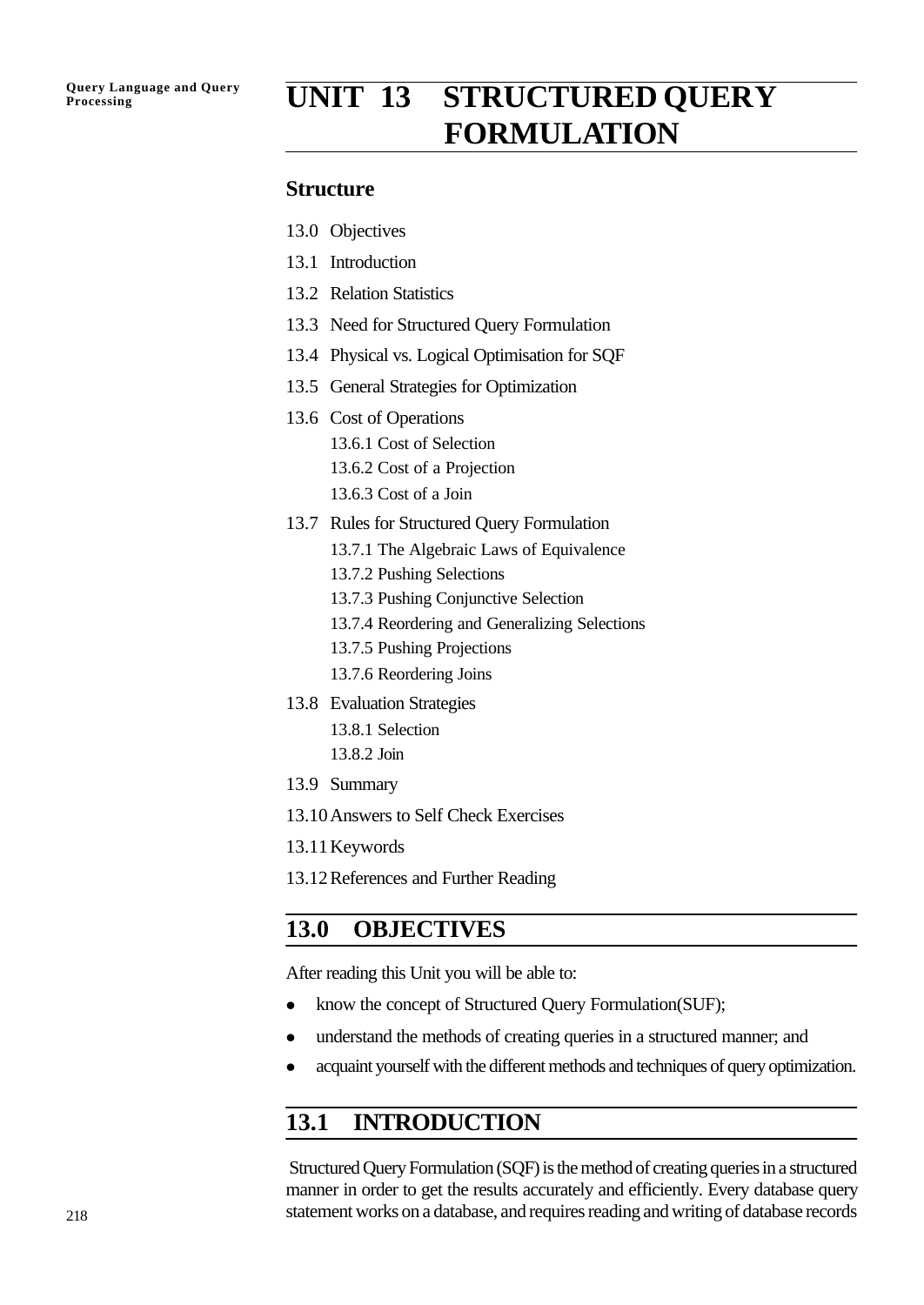or data blocks. It is necessary to understand how these queries work, and how **Structured Query Formulation** many read and write is involved with each query, etc. It is possible to get the same result by reducing the read/wrote operation, by changing the query a little differently sometimes or by formulating the query in a more structured manner. The procedure of analyzing a query and converting it into another query statement of the same meaning is known as query optimization. Structured query formulation is possible by understanding the different methods and techniques of query optimization. A structured query is a result of a query optimization procedure on a non-structured query. This unit will help you understand query optimization and hence to write more efficient and structured queries.

Database queries have been written by using any query language. The flexibility, user friendliness and easiness of this language that one should only know what is the result expected after executing the query. And one need not know how the data is arranged, how the query is executed in terms of reads and writes of database blocks, etc. As a result the way the query is written, though it gives the result, it need not be efficient and fast in executing the query. It is very important to know how the query works and how a more optimized and efficient query of the same meaning can be written. Query optimization means to convert a query Q to its semantically equivalent query Q', which evaluates faster than Q. The newer Database Management Systems (DBMSs) provide/support declarative query languages, using such a query language. Users express their queries in terms of "what" they want rather "how" to obtain it; thus, the extra burden of finding a good access path and an efficient evaluation strategy is left to the DBMS.

*Query optimization* is concerned with the techniques used by a DBMS to reduce the execution time of a query. All of the major database vendors now include optimising SQL compilers which analyses the SQL query sent to it, rewrites the query if necessary, and finally produces an optimal access plan to retrieve the data from the database. This module of SQL compiler is called Query Optimizer. This optimization is done based on the different optimization rules formulated on the basis of the cost of each operation on the query. However, regardless of the improvements made in query compiler technology, the implementer will have a much better knowledge of how the database is constructed and how the applications interact with this database. In addition, optimisers can and often do make the wrong decision.

While SQL optimisation is a very important part of the process of finely tuning a database application, it should not be considered in isolation since there are a number of other areas which also require careful attention from the implementer. Some examples of areas which should also be scrutinised are: overall database design and structure, indexing, table space structures and types, database configuration parameters, hardware issues like memory, processor speed, and disk types and so on.

This unit deals with the cost implication of each query operation and how to optimize the total cost of a query. It also gives some optimization strategies to be followed. To understand these optimization methods, it is required to know the relation statistics.

# **13.2 RELATION STATISTICS**

When we try to determine if one query will be evaluated faster than another, it depends mainly on the number of disk block reads and writes. A block is the smallest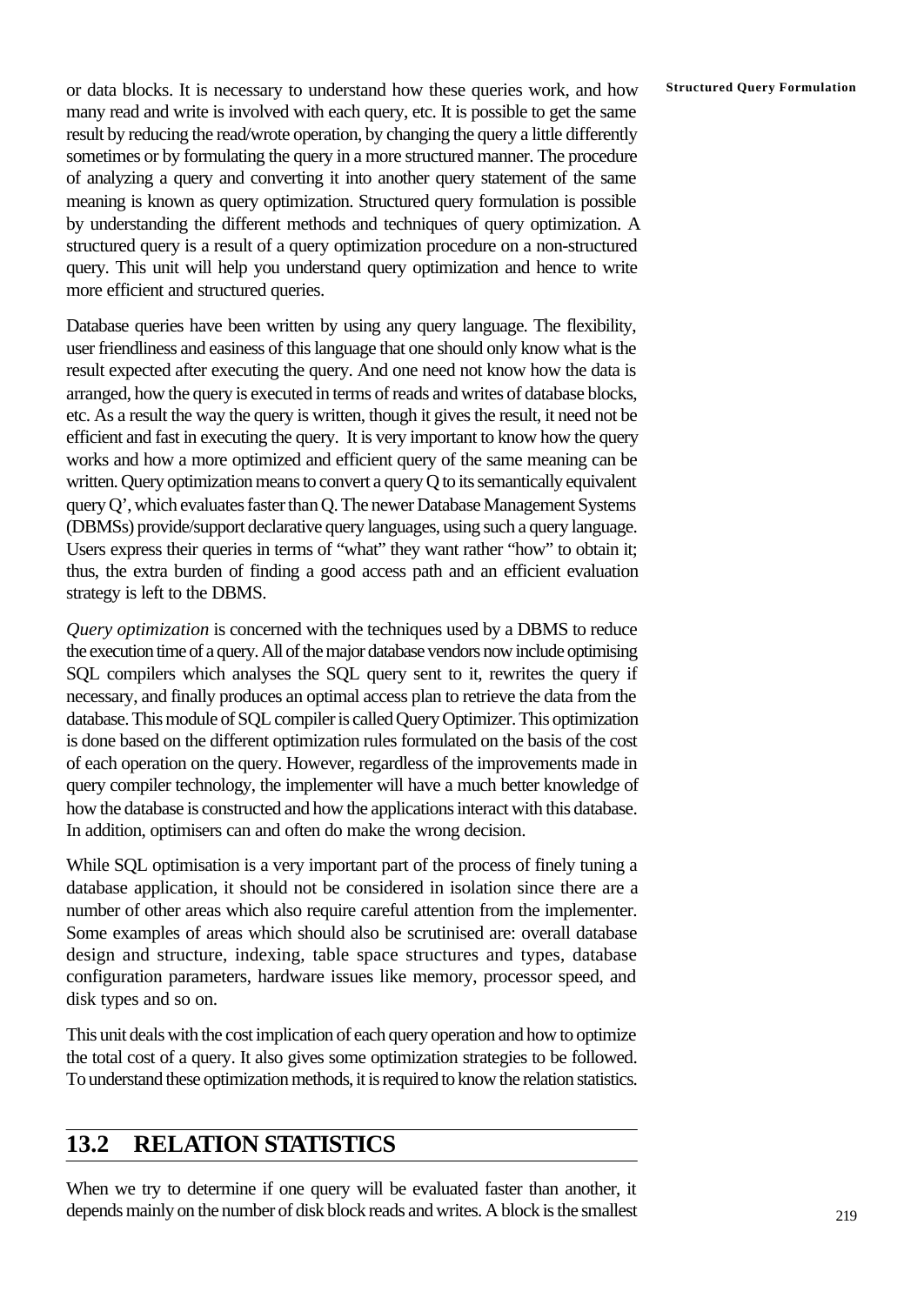amount of data that the disk hardware can read. A block, in general, is 1024 bytes. So a single block usually contains quite a few tuples of a database. Generally the disk I/O is slower than memory I/O. Relations are normally large and cannot reside entirely in memory; they must be read in and write out of memory during a query. Also, a database query will usually perform a very simple in-memory computation, So in general we can completely ignore the in-memory cost of a query.

It is necessary to know some important statistical parameters of a query for analyzing the same. For a relation, R, the following statistics are required to optimise the query.

| card $(R)$        | the cardinality or number of tuples in $R$                                                                                                                                                                         |
|-------------------|--------------------------------------------------------------------------------------------------------------------------------------------------------------------------------------------------------------------|
| degree(R)         | the number of attributes in $R$                                                                                                                                                                                    |
| blocks(R)         | the number of blocks that R occupies on disk                                                                                                                                                                       |
| values $(R, A)$   | the number of different values for attribute A in relation $R$ . We<br>will assume that the $A$ values are uniformly distributed in $R$ ,<br>that is every different value appears in the same number of<br>tuples |
| clusters $(R, A)$ | if R is <i>clustered</i> , the size of a cluster, for a single value for<br>attribute A, is the same as $blocks(R)/values(R, A)$ (assuming<br>that the values are uniformly distributed)                           |

Consider a student relation with name and IDNo. And suppose the information is stored in blocks as below.

| Block<br>Number |                              |                              |                              |
|-----------------|------------------------------|------------------------------|------------------------------|
| Tuples          | Rishi Gupta, AIS02001,       | Sunil Satpal, AIS03008,      | Deepika Chaturvedi, AIS03004 |
|                 | Sunil Satpal, AIS02008,      | Deepika Chaturvedi, AIS02004 | Rishi Gupta, AIS03001        |
|                 | Deepika Chaturvedi, AIS01004 | Rishi Gupta, AIS01001        | Sunil Satpal, AIS03008,      |

This relation has the following statistics

card(*student) =* 9  $degree(student) = 2$ blocks(student) =  $3$ values(student, name)  $= 3$  $clusters (student, name) = 1, since the relation is un-clustered and un-indexed)$ on name.

*When the relation is indexed on name,* the tuples in the relation with the same *name* attribute are stored in the same or adjacent blocks. In other words, the same values are clustered together in the same area on disk.

| <b>Block</b><br>Number |                              |                        | 3                       |
|------------------------|------------------------------|------------------------|-------------------------|
| Tuples                 | Deepika Chaturvedi, AIS03004 | Rishi Gupta, AIS02001, | Sunil Satpal, AIS02008, |
|                        | Deepika Chaturvedi, AIS02004 | Rishi Gupta, AIS01001  | Sunil Satpal, AIS03008, |
|                        | Deepika Chaturvedi, AIS01004 | Rishi Gupta, AIS03001  | Sunil Satpal, AIS03008, |

*R* is *indexed* on attribute *Name*. An index is a special data structure that permits rapid search for tuples on a specific attribute (Name). Without an index, on average, we would have to read half of the relation (block by block) to find a tuple with a particular attribute value. But with an index we can go directly to the block or blocks that contains the desired tuple. It is also easier to find all the tuples with the same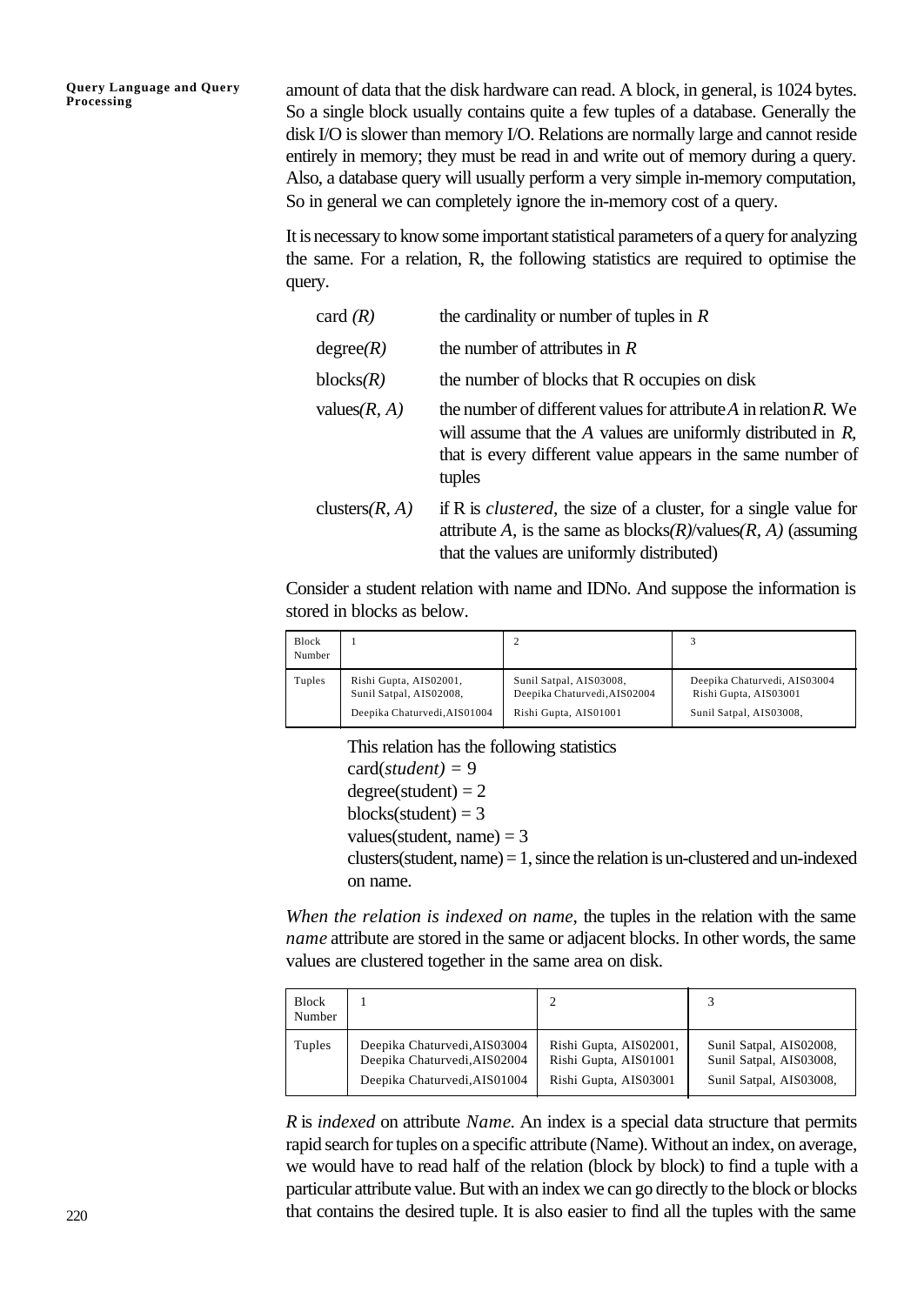**Structured Query Formulation** attribute since all of them are clustered in the same location. Indexing also involve some initial cost. But it can be ignored compared to the cost involved in searching.

There are two types of indexes—clustered index, and non-clustered index. In clustered index the data is physically sorted, while a non-clustered index is a separate index structure independent of the physical sort order of the data in the table.

# **13.3 NEED FOR STRUCTURED QUERY FORMULATION**

Consider the following query: "*Get names of suppliers who supply part P2*". A possible SQL formulation for this query is:

SELECT DISTINCT sname FROM supplier, supply WHERE supplier.sno = supply.sno AND supply.pno =  $P2$ 

Suppose also that card(supplier) = 100, and card(Supply) = 10000, where  $card(R)$ denotes the cardinality of relation R, i.e. the number of rows in R. Suppose also that 50 rows in supply are for the part P2. If we follow a top-down execution of this query, then the following sequence of steps have to be performed:

1) First we must perform a cartesian product of supplier and supply. This means that we must perform  $100*10,000=1,000,000$  read operations from the secondary storage. Furthermore, as the resulting relation has cardinality of 1,000,000 it is too large to be kept in the main memory and thus it should be written back to the secondary memory.

Note that the most expensive operations in a computer are I/O operations i.e. to read data from secondary storage to main memory or to write data from the main memory to secondary memory. Thus, a good optimizer should try to minimize the number of I/Os to main and from main memory

- 2) Read 1,000,000 tuples from secondary storage back to main memory and apply the section condition. This results in a relation of cardinality 50, which can be kept in the main memory.
- 3) Project the resulting relation of step 2 on the attribute *sname*. The described execution sequence results in 3,000,000 I/Os.

Now consider the following query:

SELECT DISTINCT sname FROM supplier, (SELECT sno AS sup\_sno FROM supply WHERE supply.pno  $=$  'P2') WHERE supplier.sno  $=$  sup\_sno

It is an equivalent SQL expression to the one given above; however, the execution sequence of this SQL expression is much more efficient than the former one. To understand why, consider its execution sequence:

1) Select from the supply relation all the tuples for part P2. This involves reading 10,000 tuples and produces an intermediate result that is of cardinality 50 which can be easily held in the main memory.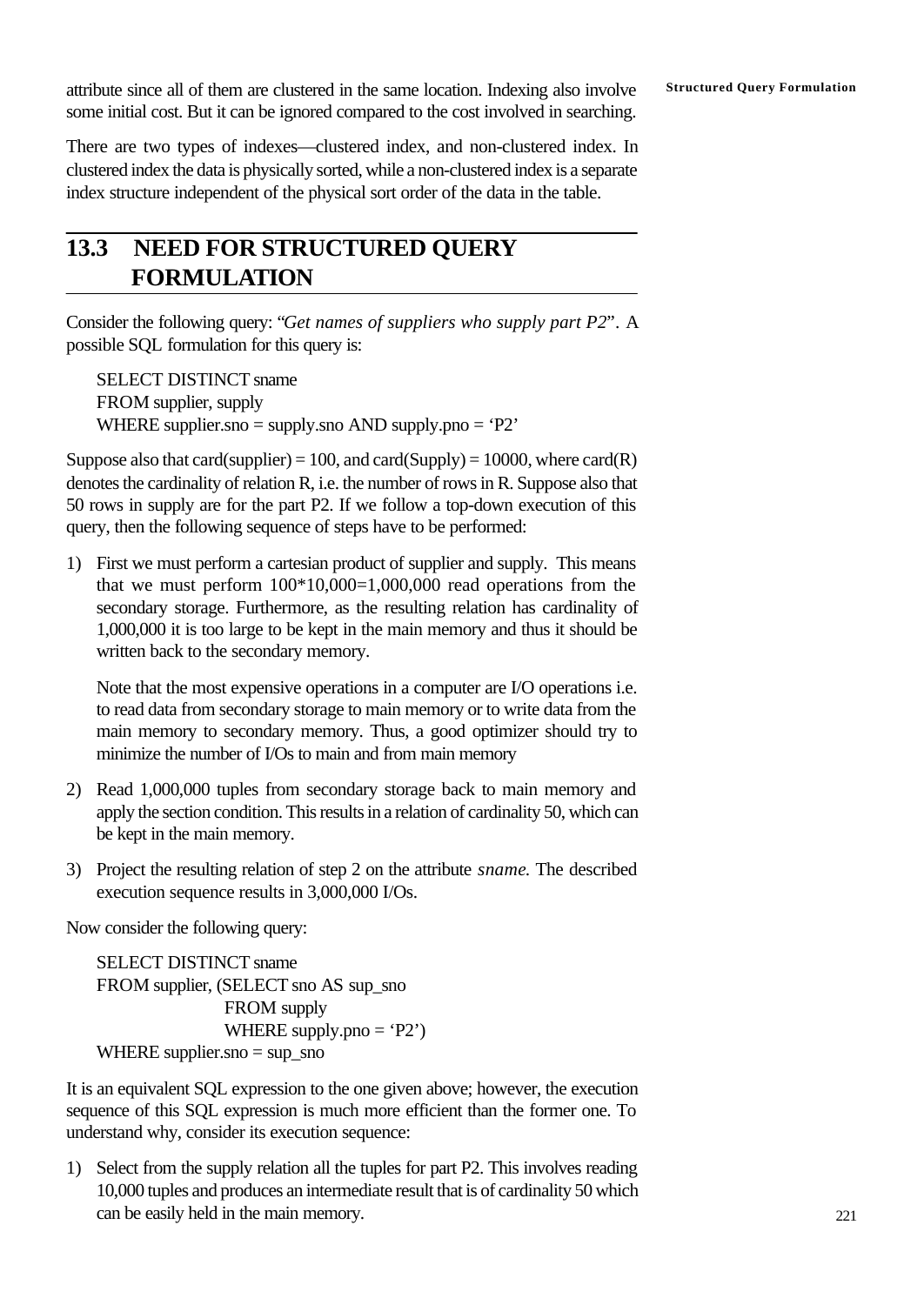- 2) Join the result of Step 1 to relation supplier. This involves the retrieval of 100 tuples which in the worst case means (if the main memory is not that large) that they have to be read 50 times one for each tuples of the result of Step 1, i.e. 5000 read operations. The cardinality of the resulting relation will be 50 again and it can be held in the main memory.
- 3) Project the resulting relation of Step 2 on the attribute *sname*

Thus, even in the worst case the second execution sequence will require in order to produce the result at most 15,000 I/O operations, which means that it is approximately 200 times more efficient than the first execution sequence. Moreover, an index defined on the pno attribute of the supply table can improve the execution of the query ever further.

# **13.4 PHYSICAL VS. LOGICAL OPTIMIZATION FOR SQF**

The term *physical optimization* refers to the "physical"access methods used to navigate in a database. It involves techniques and strategies such as indexes, sorts, hash tables, etc. to find the shortest path to the required data. The term logical optimization is concerned with replacing a query placed by a user with an equivalent optimal query.

# **13.5 GENERAL STRATEGIES FOR OPTIMIZATION**

- a) *Set the optimization level:* Query optimization can be a relatively expensive operation especially if the query itself is very simple and returns few result rows. In fact the optimization process can occasionally be longer than it would have taken to execute the non-optimized query in the first place. Some database implementations allow the optimization level to be configured on per query or per connection basis others only allow this to be done on a database-wide level if at all.
- b) *Update the database statistics:* Before we start optimizing queries, ensure that the relevant database statistics are up to date in the test or development environment. If these statistics are not up to date then efforts to optimise a query are futile since the database will not be operating under normal conditions and the query will produce misleading results.
- c) *Test environment should be similar to production environment:* We should also consider very carefully the differences between the production or customer environments and the test environment. Typically the production environment will contain much more data than a test environment. Make sure that the test environment reflects the production environment as closely as possible. If this can't be done in terms of quantities of data, it should ensure that the distribution of data is roughly the same as a production database.
- d) *Know the data :* It is important to know and understand the data which is stored in the database. This can help in choosing the most efficient selection criteria.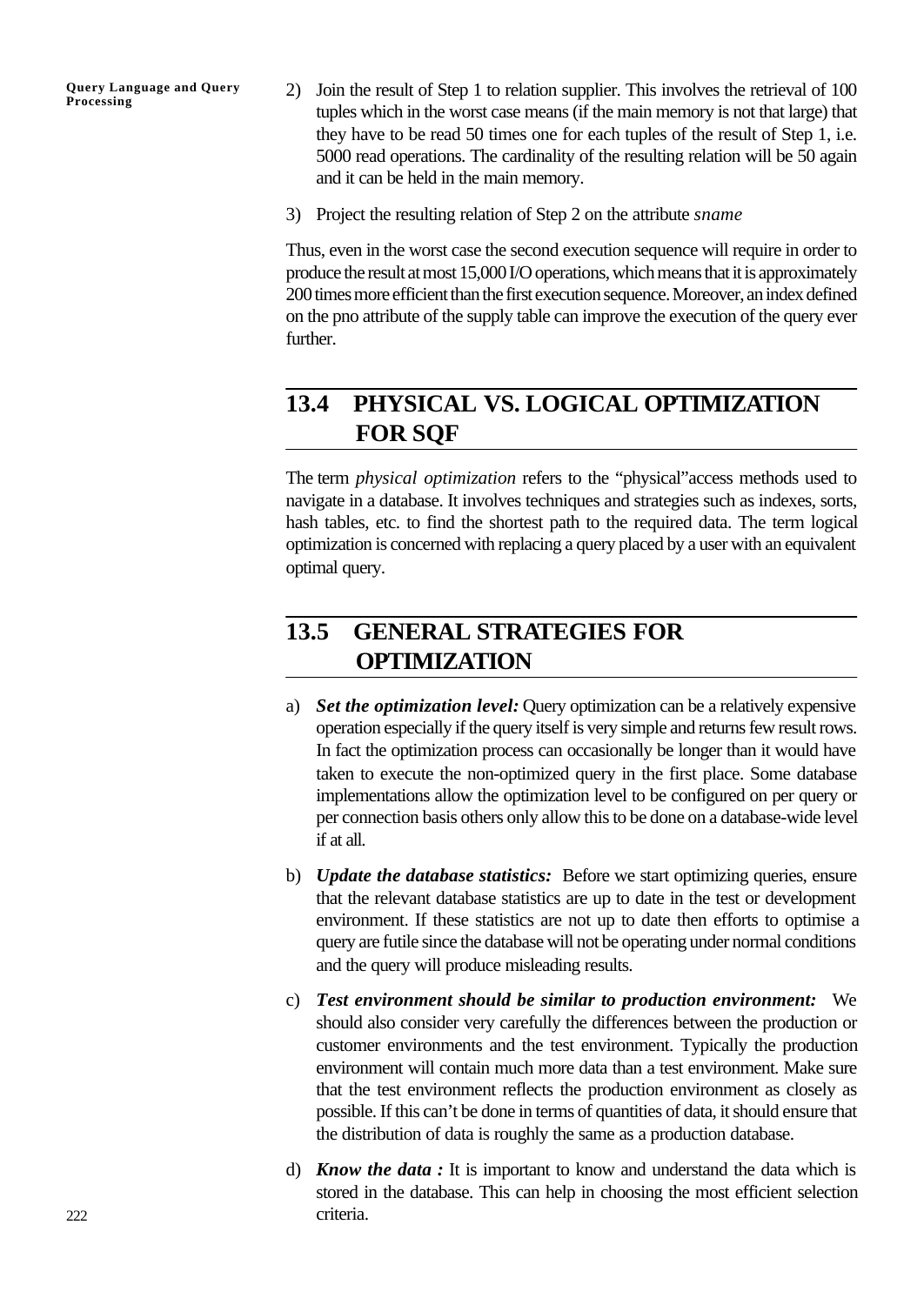**E)** *Reduce the communication overhead:* The communication between the Structured Query Formulation database and application is a critical part of query execution. This is especially true where the data must travel over any form of network which in today's computing environments means the vast majority of cases. Cutting down on the amount of data which must be sent over the network will reduce total query times.

One commonly occurring situation is where the application itself performs filtering or other types of processing designed to reduce the amount of information presented to the final user. This wastes database resources because extra rows must be returned. It wastes server resources because of the extra processing required. Finally it wastes communication resources because of the extra data which must be sent between the database and the application. Always try to extract only the data which is actually required by the application to perform the current task. Even if this increases the database resources required, it will almost certainly be more efficient than increasing the communication costs by sending unnecessary data.

Another example of wasting communication bandwidth is by using SELECT \* to return all of the columns for each row selected. In terms of communication costs it will always be more efficient to request only those columns actually required by the application.

Sometimes a chain of queries are used to achieve a final result (the result of each query is used to provide a set of parameters for the next query). This is wasteful of communication bandwidth because each query must be submitted to the DBMS and the results sent back to the application. Such groups of queries can be grouped together in the database as a stored procedure with one set of input parameters and one result set. In some database implementations stored procedures have the added advantage that the individual queries are precompiled giving an additional performance boost.

f) *Avoid unnecessary sorting:* Many SQL constructs force the database to perform one or more sorts before returning the final result set. Sorting is a very CPU and memory intensive task which is best avoided wherever possible.

If the ORDER BY clause must be used to sort the rows returned by the query, limit the number of columns to be ordered to reduce the amount of work the database must perform to fulfil the query.

If an ORDER BY must be used in a join, try to ensure that the columns specified in the ORDER BY clause are in the same table. This can help to ensure that the database does not perform a sort before returning the results.

Avoid using DISTINCT if duplicates are not a problem. Using the DISTINCT clause will normally cause a sort to be performed to enable duplicate rows to be removed from the result set. The DISTINCT clause is often used when unnecessary in cases where the query could never produce duplicate rows (for example when the result set of a Select on a single table includes the primary key of the table).

The UNION operator always uses a sort because it has to eliminate duplicate rows. However UNION ALL does not remove duplicates therefore no sort is performed. This is useful especially in cases where having duplicate rows is not a problem (assuming that the number of rows returned is not significantly greater) or it is known that duplicate rows cannot be returned.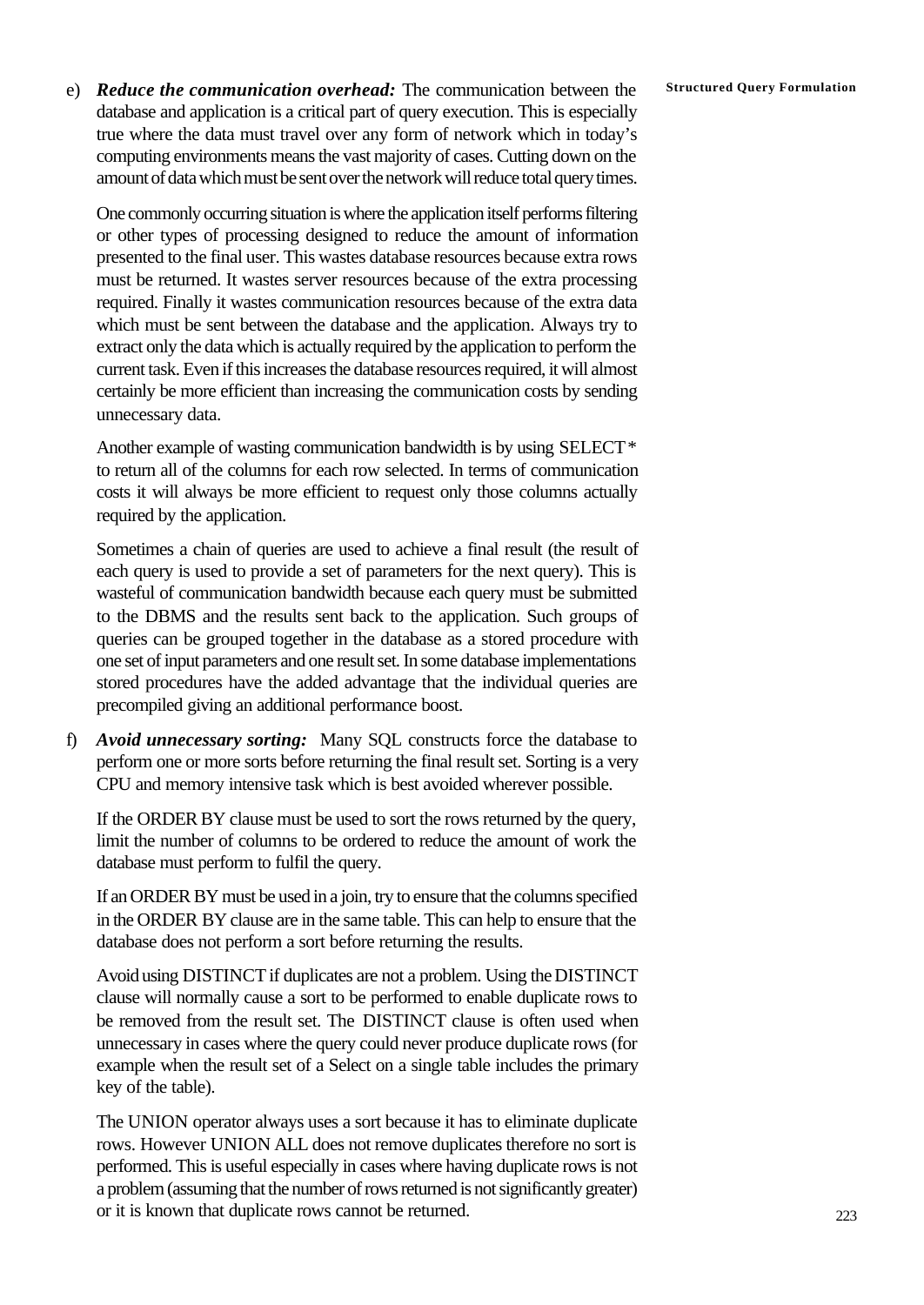g) *Views:* Views provide a window into one or more base tables. They are a very useful feature of SQL and there are often compelling reasons to use them, for example, to reduce the complexity of the queries which need to be written and hence enhance their maintainability. Views may also provide the only possible window into tables which store sensitive data in environments where views are used to protect data from unauthorised access.

Views are also frequently the source of SQL performance problems. This is because a view is defined in terms of an SQL query executed against the base tables. Therefore any SQL statement which makes use of a view must actually execute two queries - the first to extract data from the base tables and the second to extract data from the results of the first query. Therefore if you can possibly avoid using views by performing a query directly against the base tables do so - it will always perform better than executing the query against a view. While it may seem obvious do not forget that views may be optimised in the same way as normal queries by analysing the SQL which defines the view.

h) *Calculations:* Avoid performing calculations within the SQL itself if possible. This is a big resource waster but unfortunately is frequently unavoidable. The problem is that the calculation must be performed against each row in the table. If the calculation cannot be avoided then try to make sure that it performs the calculation on the minimum number of rows possible. This is especially true if the calculation is in the WHERE clause of the query. You should know that performing a calculation on an indexed column will in most cases disable the index for the current query.

Note that adding values to host variables and especially adding host variables together within the SQL can almost always be avoided:

SELECT u.app\_user\_name FROM app\_user AS u WHERE u.last\_login < (:todays\_date - 30)

The following SQL will perform better than the above:

SELECT u.app\_user\_name FROM app\_user AS u WHERE u.last  $login < ($ :last month)

- i) *Null values:* Avoid the use of IS UNIL or IS NOT NULL against indexed columns since many databases are unable to perform index searches using these predicates.
- j) *Cursors:* cursor is a work area that is used to store the results of a query. Declaration, processing and closing of cursor are some of overheads involved in using the cursor. In general a cursor should never be used for queries which are known in advance to return just one (or no) rows. The overhead for initialising, executing, processing and closing a cursor are quite high in comparison to executing a SELECT directly. The exception to this rule is when the row must be subsequently UPDATE as a result of the SELECT**.**

When a SELECT statement is used only for retrieval it runs faster i.e. if we use the FOR READ ONLY clause in the definition of the cursor. This will normally prevent exclusive row locking and hence improve data concurrency.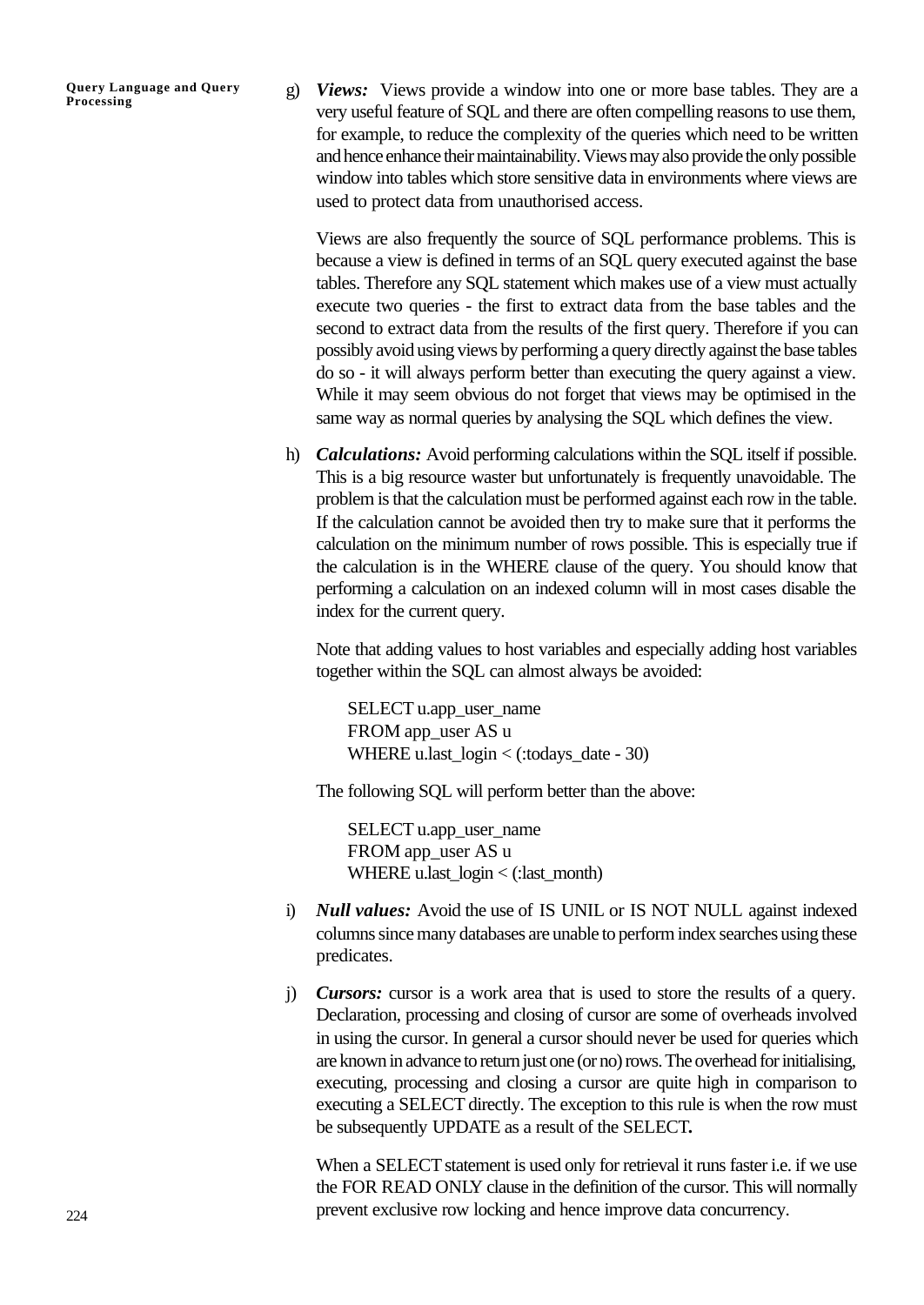k) **Comparisons:** The comparisons in the WHERE clause of an SQL statement Structured Query Formulation probably present the greatest opportunities for improving the performance of a query. They also present many pitfalls some of which are described here.

The first obvious tip is to try to reduce the number of comparisons wherever possible. Each comparison is applied to each row of the base or temporary tables. However be careful if multi-column indexes are used as removing an "unnecessary" comparison may actually decrease query performance.

Always place the comparisons which eliminate the most number of rows at the start of the WHERE clause. This means that subsequent comparisons will operate on fewer rows hence increasing the performance of the query.

Compare the data types which are equivalent in the WHERE clause. This prevents forcing the database to perform data type conversions and hence slowing down the query. In some databases indexes may not be used if data type conversion is required. The same principle applies to integers and floating point numbers - ensure that the precision and scale are the same on both sides of the comparison. A similar principle is to avoid the use of scalar functions in a query.

Try to avoid using OR to link conditions in the WHERE clause especially for comparisons on indexed columns. This is because using an OR will often force a full table scan. It is usually more efficient to split the query into two using a UNION to link the two parts.

Sometimes it is more efficient to do a full scan of the table rather than use an index. This is especially true when you are selecting most of the rows in the table. Most optimisers will select the correct access plan (i.e., full table scan or index search) if the table statistics are up to date.

# **13.6 COST OF OPERATIONS**

The query optimisers use the rules to generate several alternative forms for a query, and then use the statistics to help determine the cost of each form. A cost-based optimization approach is possible only if the statistics are available. The overall cost of a query can be broken down into the cost of each operation in that query. So let's consider how to evaluate each operation and try to measure how much each is going to cost.

# **13.6.1 Cost of Selection**

**SELECT** is a relational operator, denoted by *s* , that generates a new relation/ table by choosing rows from an existing relation/table that satisfy some condition. The new table contains all of the columns of the original table. Consider the following student table, S.

| <b>Student-ID</b> | <b>Name</b>          | Main-subject                |
|-------------------|----------------------|-----------------------------|
| A0301             | <b>Arvind Mathur</b> | Medical information system  |
| A0303             | Nitish Kilash        | <b>IPR</b>                  |
| A0305             | Sidharth Kasturia    | Business information system |
| A0307             | Dinesh Kumar         | <b>IPR</b>                  |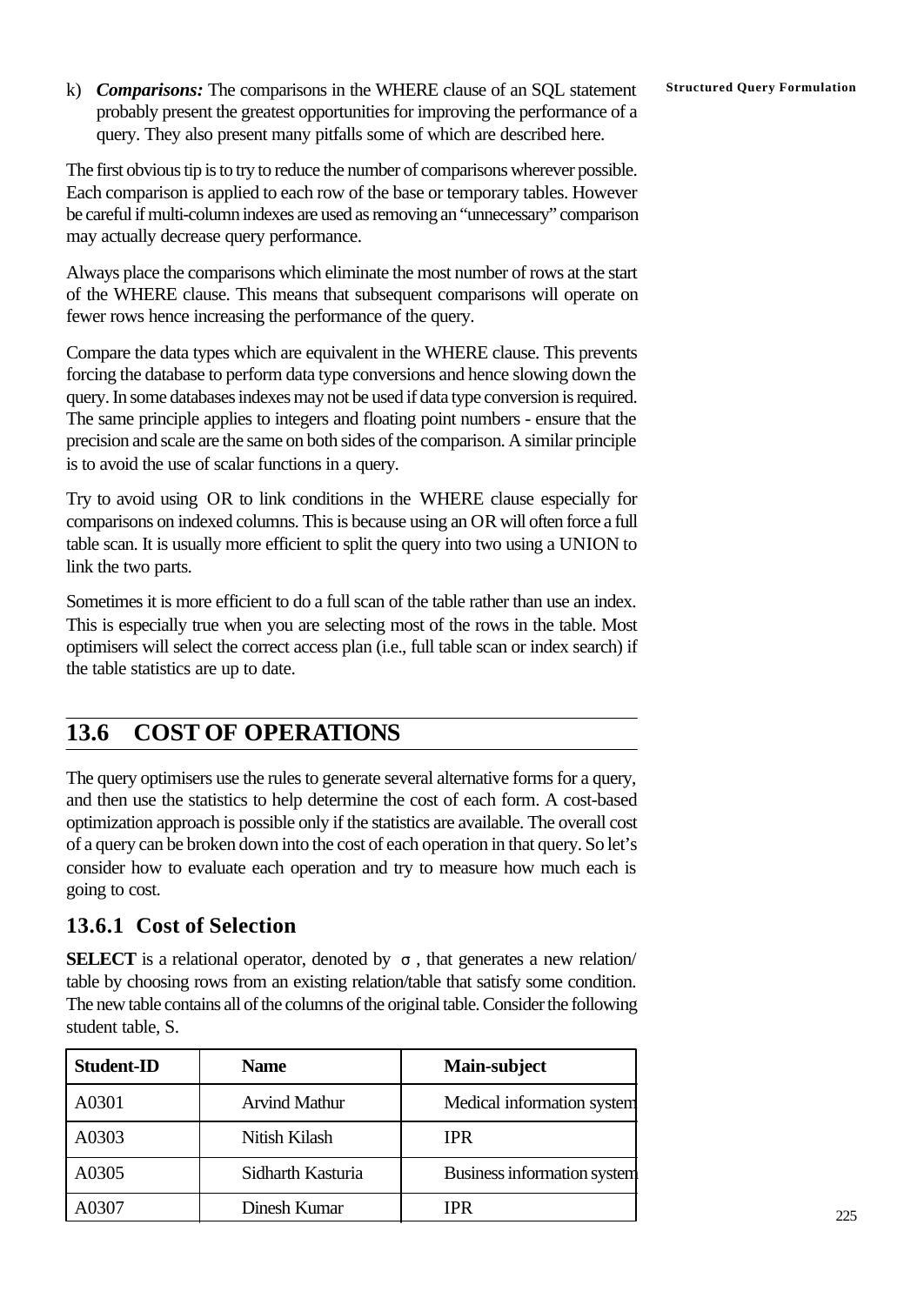The selection  $s_{\text{main\_subject}} = \text{IPR}$  (S) will result another table, a horizontal subset of the original table; as follows

| <b>Student-ID</b> | <b>Name</b>   | Main-subject |
|-------------------|---------------|--------------|
| A0303             | Nitish Kilash | IPR          |
| A0307             | Dinesh Kumar  | IPR          |

In general, a selection is done on a tuple-by-tuple basis, so the cost is the cost of reading the entire relation, that is

 $cost$  ( $sg$  ( $R$ )) = blocks ( $R$ )

This is the minimum cost for the query. In determining this cost, we are ignoring the cost of writing the output; we will look at strategies for estimating the size of the output below.

For certain  $q$  's, and if *R* is indexed and clustered, then we can use the disk organization to lower the cost. For instance, assume that *R* is indexed on *A*. Then the following selection will have a lower cost.

 $cost(s_A = \frac{1}{A} \cdot (R)) = min (blocks(R), card(R)/values(R,A))$ 

The idea is that we can use the index to pinpoint in exactly which blocks each tuple with an 'a' value resides. In the worst case there is one in every block. Since there are at most

card *(R)*/values *(R,A)*

tuples with an 'a' value in all. In the worst case, we have to read that many blocks. If *R* is not only indexed, but also clustered on *A*, then

```
cost(\mathbf{s}_A = \mathbf{a} \cdot (\mathbf{R})) = \text{clusters } (\mathbf{R}, \mathbf{A})
```
Since we can use the index to pinpoint the 'a' cluster, and we only need to read that cluster and not the entire relation.

### **13.6.2 Cost of a Projection**

PROJECT is a relational operator denoted by  $\pi$  produces a new relation from an existing one by taking a vertical subset (i.e. columns) of the designated attributes from all of the tuples in the original table to form a new table. From the given student table, projection of name on student table, S  $\pi_{\text{\tiny name}}(\text{S})$  gives

| <b>Name</b>          |
|----------------------|
| <b>Arvind Mathur</b> |
| Nitish Kilash        |
| Sidharth Kasturia    |
| Dinesh Kumar         |

### **13.6.3 Cost of a Join**

JOIN is a relational operator denoted by  $\Diamond \Diamond$  and produces a new relation by concatenating the rows of two existing tables. The original two tables must have at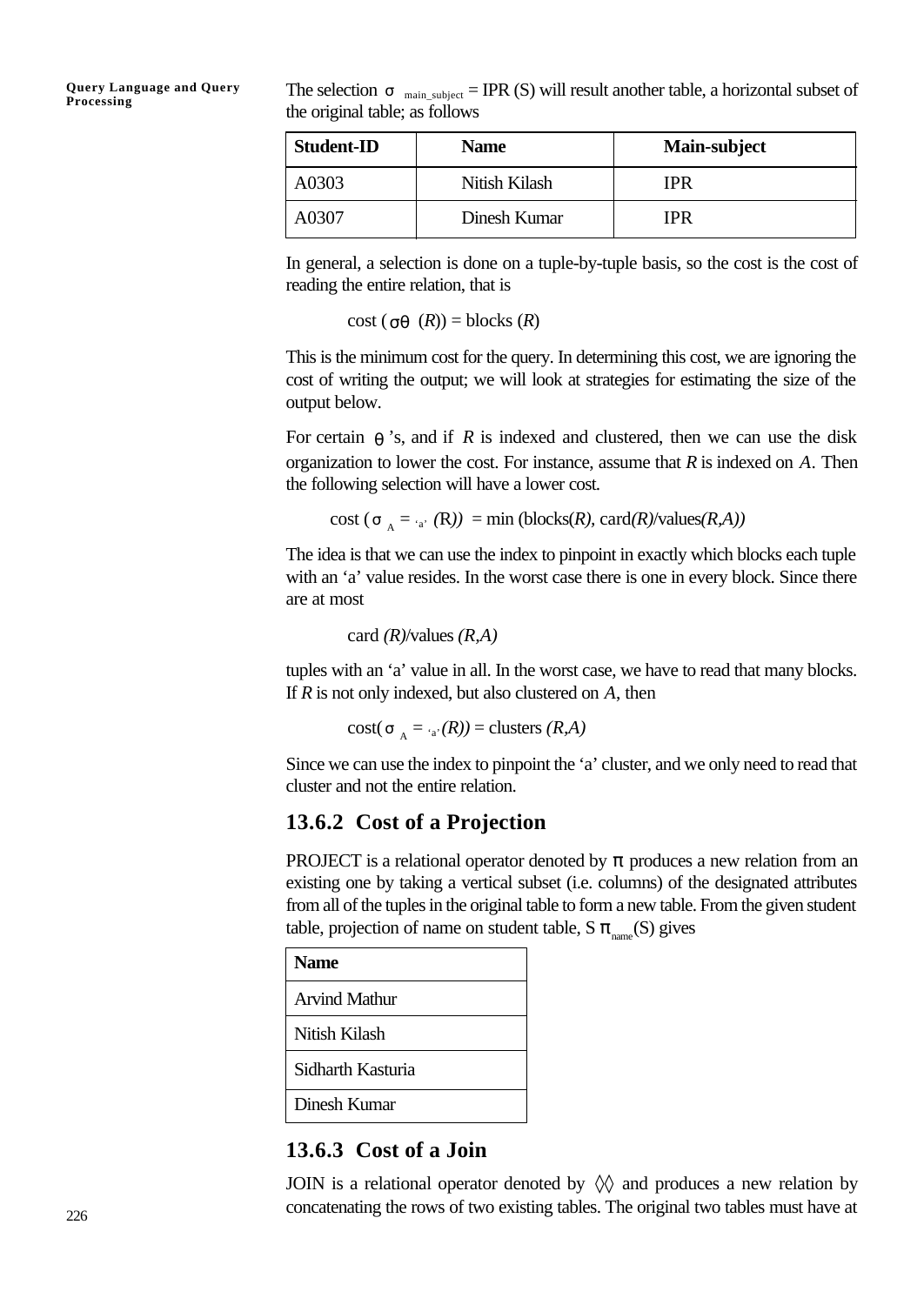least one attribute in common. A join condition may be specified that must be satisfied Structured Query Formulation by the values of the common attributes in the original tables, such as equal, greater than, less than.

Consider the student table S given above and table A as follows

| <b>Student-ID</b> | <b>City</b> |
|-------------------|-------------|
| A0301             | Kolkota     |
| A0303             | Chandigarh  |
| A0305             | Delhi       |
| A0307             | Pune        |

JOIN S and A, S◊◊A, will result as follows

| <b>Student-ID</b> | <b>Name</b>          | Main-subject                                    | <b>City</b> |
|-------------------|----------------------|-------------------------------------------------|-------------|
| A0301             | <b>Arvind Mathur</b> | Medical information system                      | Kolkota     |
| A0303             | Nitish Kilash        | <b>IPR</b>                                      | Chandigarh  |
| A0305             |                      | Sidharth Kasturia   Business information system | Delhi       |
| A0307             | Dinesh Kumar         | <b>IPR</b>                                      | Pune        |

Equijoin is the most common relation JOIN operator. The condition for the join is the equality of values in common attribute. A natural join is an equijoin in which one of the duplicated attribute columns are eliminated.

| <b>Student-ID</b> | <b>Name</b>          | Main-subject                |
|-------------------|----------------------|-----------------------------|
| A0301             | <b>Arvind Mathur</b> | Medical information system  |
| A0309             | Pawan Mishra         | <b>Technical writing</b>    |
| A0303             | Nitish Kilash        | <b>IPR</b>                  |
| A0305             | Sidharth Kasturia    | Business information system |

| <b>Student-ID</b> | <b>City</b> |
|-------------------|-------------|
| A0301             | Kolkota     |
| A0303             | Chandigarh  |
| A0311             | Trivandrum  |
| A0305             | Delhi       |
| A0307             | Pune        |

Equi-join S and A will be as follows:

| Student-ID | <b>Name</b>          | Main-subject                                    | <b>City</b> |
|------------|----------------------|-------------------------------------------------|-------------|
| A0301      | <b>Arvind Mathur</b> | Medical information system                      | Kolkota     |
| A0303      | Nitish Kilash        | <b>IPR</b>                                      | Chandigarh  |
| A0305      |                      | Sidharth Kasturia   Business information system | Delhi       |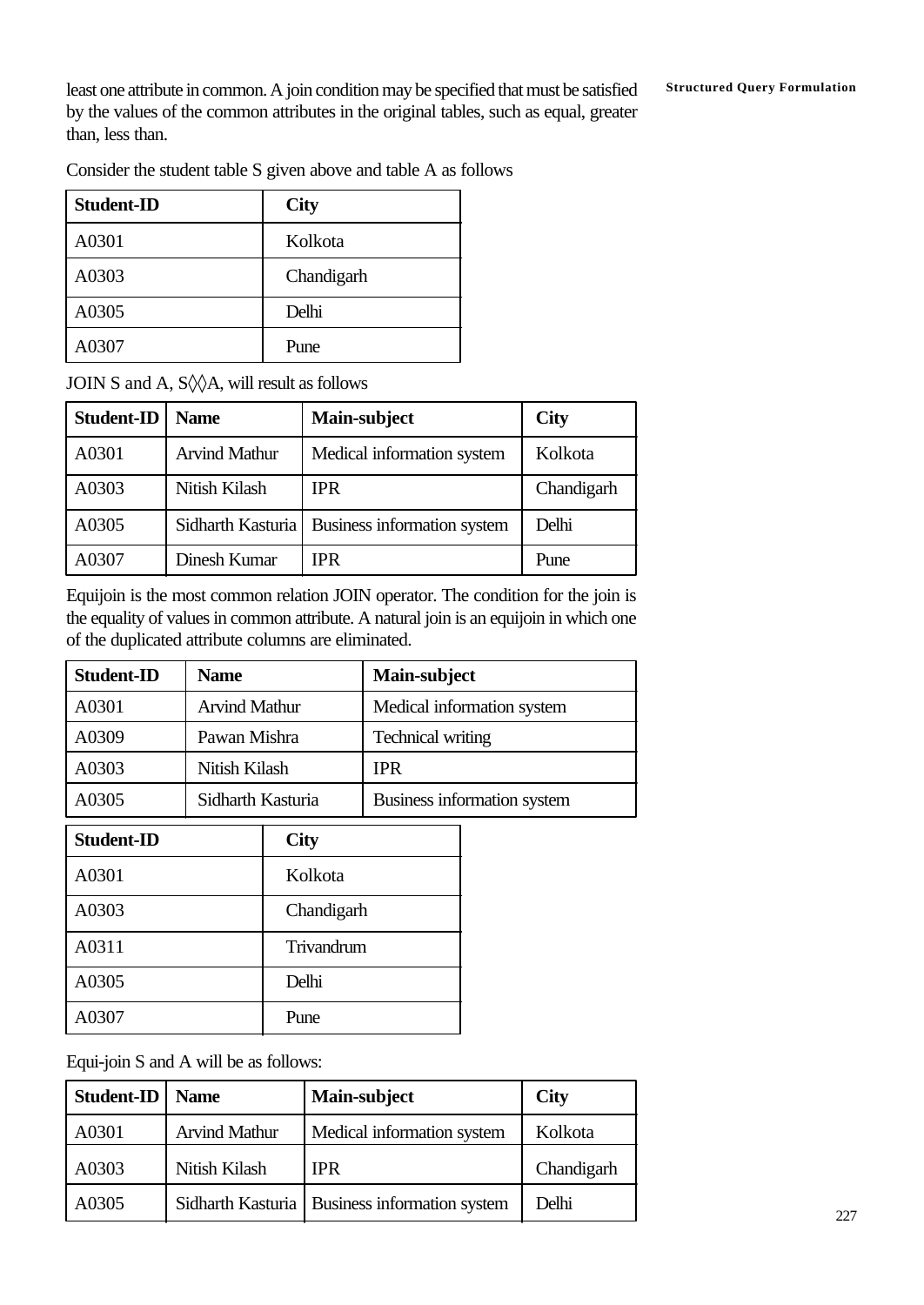Joins, especially natural joins, are a common operation because normalised relations are often reconstructed during a query. Join is the most important operation for optimization because it is also one the most expensive queries.

Let's assume we have the following schema: *R(A,B), S(B,C).* There are two bounds on the size of the result of a join.

if  $\pi_{\mathcal{B}}(R) \cap \pi_{\mathcal{B}}(S) = \phi$  then  $R \lozenge S = \phi$ .

if  $\pi_{\rm B}(R) = \pi_{\rm B}(S)$  then  $R \, \lozenge \, \lozenge S = R \, XS$ .

Otherwise the size of the result is somewhere in between.

# **13.7 RULES FOR STRUCTURED QUERY FORMULATION**

The technique known as algebraic manipulation can be used for query optimization. The technique converts a query into a relational algebraic expression using the relational operators, project  $(\pi_X^{-})$ , selection  $(\sigma_F^{-})$ , cartesian product  $(\times)$ . That algebraic expression is transformed into an optimal one using the algebraic laws of expression equivalence.

#### **13.7.1 The Algebraic Laws of Equivalence**

- a) Commutative laws for join and cartesian product
	- $\bullet$  E 1  $\times$  E 2 = E 2  $\times$  E 1
	- $\cdot$  E 1  $\lozenge$  E 2 = E 2  $\lozenge$  E 1
- b) Associative laws for join and cartesian product
	- $\bullet$  (E 1  $\times$  E 2 )  $\times$  E 3 = E 1  $\times$  (E 2  $\times$  E 3)
	- $\bullet$  (E 1  $\lozenge \lozenge$  E 2 )  $\lozenge \lozenge$  E 3 = E 1  $\lozenge \lozenge$  (E 2  $\lozenge \lozenge$  E 3 )
- c) Cascade of projections

 $\pi_{A_1,\dots, A_n}$  ( $\pi_{B_1,\dots, B_k}$  (E ( )) =  $\pi_{A_1,\dots, A_n}$  (E ( ) )= if *A1*,..., *An*, is a subset of *B1*,... *Bk* ,

d) Cascade of selections

 $\sigma$ <sub>*Fl*and *F2*</sub> (E) =  $\sigma$ <sub>*F1*</sub>( $\sigma$ <sub>*F2</sub>*(E) 0= =  $\sigma$ <sub>*F<sub>2</sub></sub>*( $\sigma$ <sub>*F1*</sub>(E))=</sub></sub>

e) Commuting selections and projections

•  $\pi$ <sub>Al, ..., An</sub> ( $\sigma$ <sub>F</sub> (E)) =  $\sigma$ <sub>F</sub> ( $\pi$ <sub>Al, ..., An</sub> (E)) if *F* involves only attributes from *A1*,...,*An*.

 $\bullet$   $\pi_{A_{I,\dots,A_n}}(\sigma_F(E)) = \pi_{A_{I,\dots,A_n}}(\sigma_F(\pi_{A_{I,\dots,A_n,B_{I,\dots,B_k}}(E))) = \text{if } F \text{ also involves the }$ attributes *B1*, ..., *Bk* ,that are not among the *A1*, ..., *An*.

- 6) Commuting selections with cartesian product
	- $\sigma$ <sub>F</sub>(E<sub>1</sub> × E<sub>2</sub>) =  $\sigma$ <sub>F</sub>(E<sub>1</sub>) × (E<sub>2</sub>) if *F* involves only attributes of E<sub>1</sub>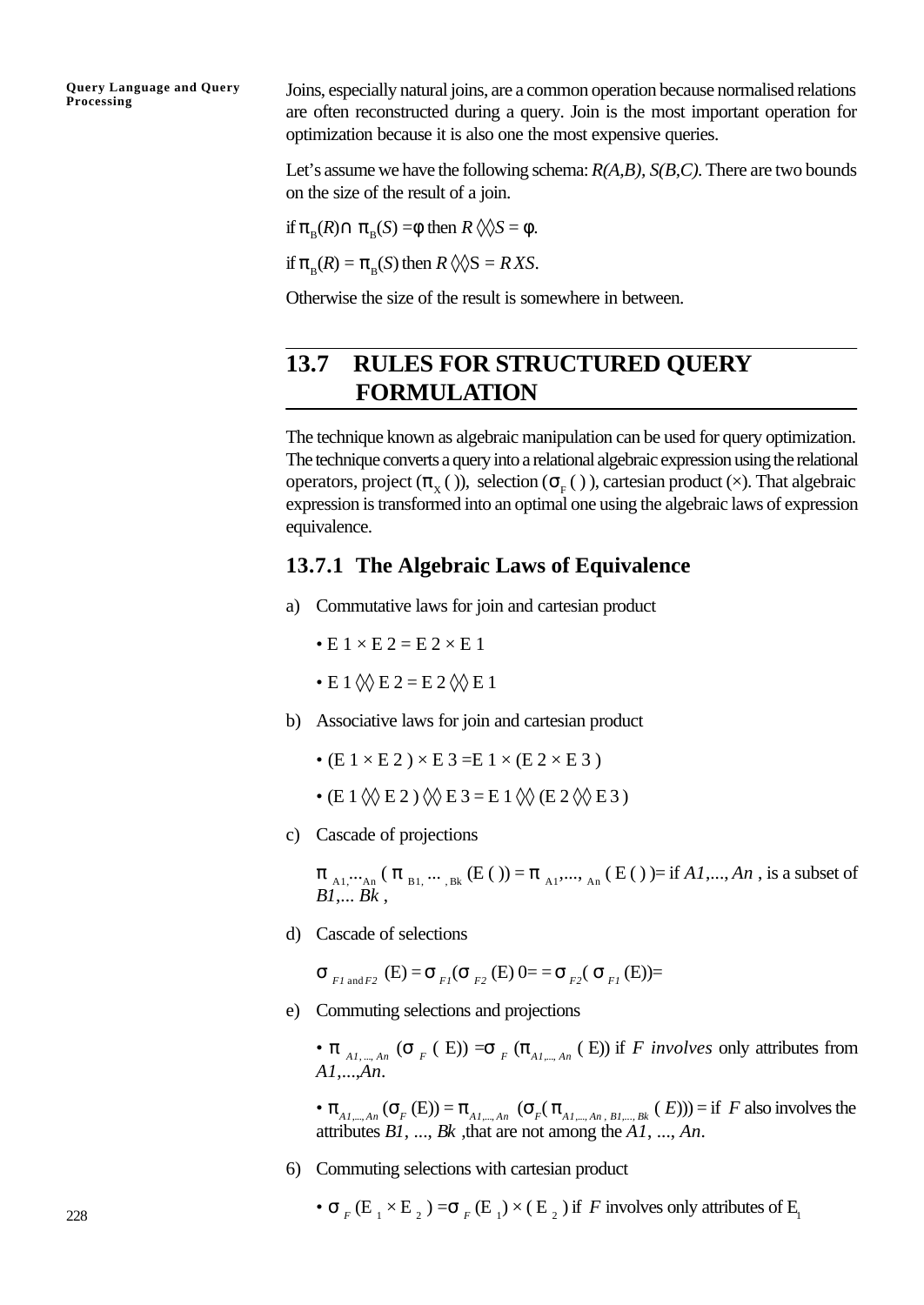$\bullet$   $\sigma$   $_{F}$  (E  $_{1}\times$  E  $_{2}$  )  $=\sigma$   $_{F1}$  (E  $_{1})\times\sigma$   $_{F2}$  ( E  $_{2})$  where  $F$   $_{I}$  involves only attributes of E  $_{1},$  Structured Query Formulation and  $F_2$  involves only attributes of  $E_2$ , and  $F$  does not involve any conditions with attributes from both operands.

 $\bullet$   $\sigma$ <sub>F</sub>(E<sub>1</sub>  $\times$  E<sub>2</sub>) = $\sigma$ <sub>F3</sub>( $\sigma$ <sub>F1</sub>(E<sub>1</sub>)  $\times$   $\sigma$ <sub>F2</sub>(E<sub>2</sub>)) where  $F$ <sub>*I*</sub> involves only attributes of E<sub>1</sub>, and  $F_2$  involves only attributes of E<sub>2</sub>, and F<sub>3</sub> involves any conditions with attributes from both operands.

7) Commuting projections with cartesian product

 $\pi_{A_1,\dots,A}$  n(*E1* × *E2* )=  $\pi_{B_1,\dots,B_k}$  (*E1* ) ×  $\pi_{C_1,\dots,C_m}$  (*E2* ), where {  $A_1, ..., A_n$ }  $= {B_{1},..., B_{k}} \cup {C_{1},..., C_{m}}$  and  $B_{1},..., B_{k}$  are attributes that appear only in  $E_1$  where as  $C_1$ , ...,  $C_m$  are attributes that appear only in  $E_2$ 

#### **13.7.2 Pushing Selections**

The rule states that we can *push* a selection on the result of a join before the join, that is, do the selection, then the join.

This means it is advised to do the selections first since it is cheaper to work with smaller relations especially in joins. By doing the selection first, the size of the relations involved in the join will usually be less.

Assume  $\theta_R$  is a condition that only involves attributes in relation *R*.

 $\sigma \theta_R(R \lozenge \lozenge S) = (\sigma \theta_R(R)) \lozenge S$ 

*It means that first to select only the desired tuples from relation R, which will result in a subset of R, then perform the join with S, so that it requires only lesser number of reads for the subset join operation than the original.*

A natural join costs fewer disk reads if smaller relations are used. By doing the selection first, the relation become smaller than the original relation. Hence the cost also gets reduced.

#### **13.7.3 Pushing Conjunctive Selections**

The rule states that we can *push* a conjunctive selection condition into a join by splitting that condition.

Assume  $\theta_R$  is a condition that only involves attributes in relation *R* and  $\theta_S$  is a condition that only involves attributes in relation S.

 $\sigma \theta_R$  AND  $\theta_S$ (*R*  $\heartsuit$ *S*) = ( $\sigma \theta_R$ (*R*))  $\lozenge \lozenge$  ( $\sigma \theta_S(S)$ )

*Here sq<sup>R</sup> (R) is a subset of R and sq<sup>S</sup> (S) is a subset of S, which are smaller than R & S resp. Hence the new subset join requires lesser number of reads than the original RS.*

#### **13.7.4 Reordering and Generalising Selections**

The combined condition is cheapest since each select requires a total scan through the relation.

 $\sigma \theta_1(\sigma \theta_2(R)) = \sigma \theta_2(\sigma \theta_1(R)) = \sigma \theta_1$  AND  $\theta_2(R)$ 

*Assume that the relation R has 1000 tuples,*  $sq_i(R) = 450$  *and*  $sq_i(R) = 750$ *.*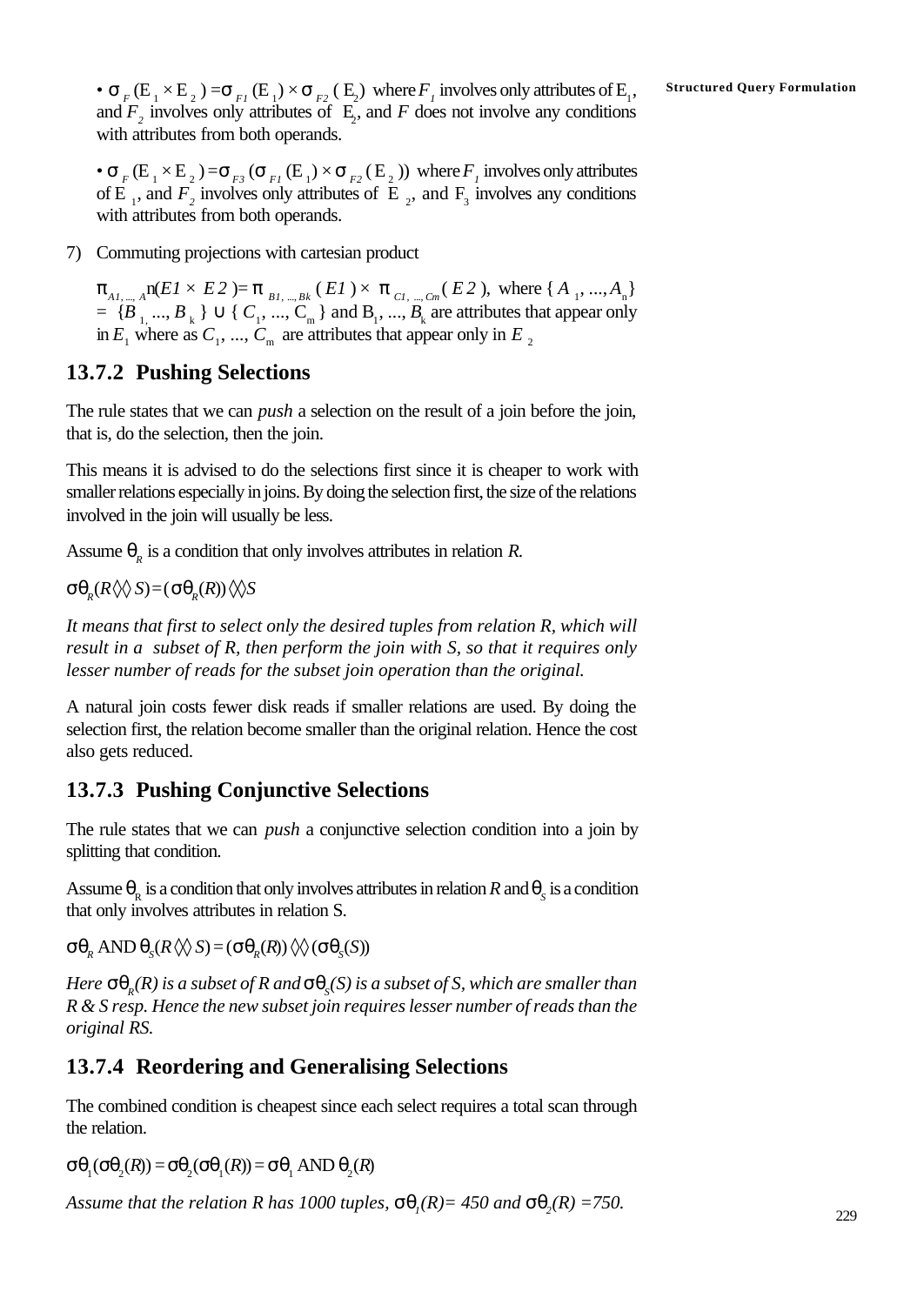*To execute sq<sup>2</sup> (R), the whole relation R is to be read, this may result in a subset of lesser i.e.* 750. Then to execute  $sq_i(sq_2(R))$ , 750 tuples need to be *read. This may result in 300, i.e., the total read may be 1000+700=1700.*

 ${\boldsymbol{B}}$ ut by changing the order of selection  ${\boldsymbol{sq}}_2({\boldsymbol{sq}}_l(R))$ , the first selection will result *in 400 tuples, which is to read for the second selection. That is, the total read may be 1000+400=1400.*

*But by combining the selection as sq<sup>1</sup> AND q<sup>2</sup> (R), you need to read the relation only once, i.e., 1000 tuples.*

Selections applied in succession can be reordered, and turned into a conjunctive condition, so the cost of more reads can be reduced to lesser reads.

### **13.7.5 Pushing Projections**

Creating smaller temporary relations can save disk space, and consequently disk I/ O. Assume *A* is an attribute of *R* and *B* is the lone join attribute of *R* and *S*, then

 $\pi_A(R \otimes S) = \pi_A(\pi_A, B \otimes S)$ 

### **13.7.6 Reordering Joins**

Joins are to be reordered to join the smallest relation first, so that the smaller relation joins the larger relation.

 $(R \lozenge \lozenge S) \lozenge \lozenge T = R \lozenge \lozenge (S \lozenge \lozenge T)$ 

*Suppose R and S each have 1,000,000 tuples, but T only has 10. Then doing the S join[] T first may result in a small relation which we can then join to R.*

### **13.8 EVALUATION STRATEGIES**

### **13.8.1 Selection**

Assume relation *R* is unclustered, unsorted, and not indexed. Then, to evaluate a selection or  $R$  we have to iterate over every tuple in  $R$ . The cost of doing the query is the cost of reading  $R$ , that is, it is blocks $(R)$ .

If *R* is clustered, we may be able to save some in-memory costs, but we still have to read the entire relation.

The big savings come from using an index. If R is indexed then we can use the index to quickly find a value. So for a selection like  $s(A = 'Sunil Satpal')$  we can use the index on A to quickly find 'Sunil Satpal' in O(1) block reads. Similarly if *R* is sorted on *A* then O(log2 n) block reads are necessary to process the selection using a binary search technique on the sorted order.

### **13.8.2 Join**

In determining the best join strategy we have to take account of several factors.

- physical order of tuples
- indexing/clustering
- <sup>l</sup> cost of computing a *temporary* index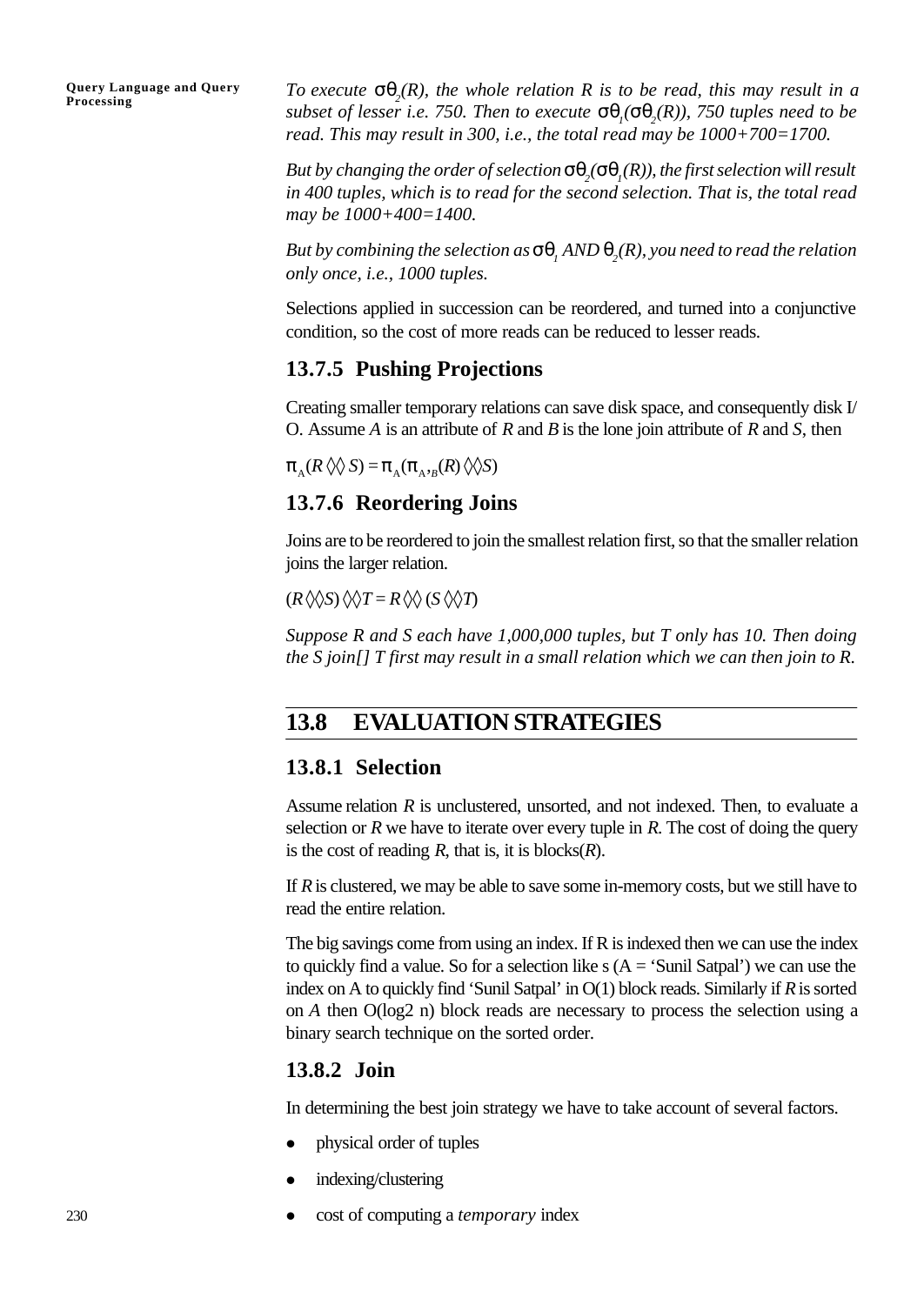For the following join strategies we will consider the join  $R\Diamond\Diamond S$  where **Structured Query Formulation** 

 $card(R) = 10000$ , blocks $(R) = 500$ 

 $card(S) = 200$ , blocks $(S) = 10$ 

and that there is a single join attribute, A.

The n the cost of  $S \Diamond Q$  *R* is

blocks(R) +card(R) × blocks(S) =  $500 + 10000 \times 10 = 100,500$ 

#### **13.8.2.1 Nested loop join/block iteration**

Executing an operation several times is known as looping. The number of times a particular statement or operation is to be executed depends on another statement or operation. Both theses statements need to be represented in nested loop. This can be expanded to any number of such statements. In this type of nesting, the inner loop statement executes for each iteration of its outer loop statement and so on.

 For nested loop join, the first strategy is we make no assumption about how the relations are stored. This strategy just iterates over all the tuples in each relation. Algorithm is the following.

for each tuple r in R do

for each tuple s in S do

if  $r.A = s.A$  then add to result

Here we read each block of R, then for each tuple in that block, we read the whole relation S. So the cost is

Blocks  $(R)$  + card $(R)$  × blocks $(S)$ 

For the query example the cost is

 $10 + 200 \times 500 = 100,010$ 

#### **13.8.2.2 Merge join**

Merge join is a strategy which says that If both R and S are sorted on attribute A then we can merge the relations by going through each in sorted order and joining when necessary.

The cost of this join is blocks $(R)$  + blocks $(S)$ . = 500+10 = 510

#### **13.8.2.3 Index join**

If one of the relations is indexed, in the case of iteration the second read or the inner loop of the iteration is done only on the index. Index join takes advantage of the fact that one of the relations is indexed on the join attribute

The cost of this strategy depends on how widely the tuples in S are distributed. If the tuples in S are uniformly distributed, then the cost of the join is

 $blocks(R) + card(R) \times blocks(S) \times (values\{S, A\}/ card(S))$ 

or in other words, we have to read R, and for each tuple in R we have to read enough blocks in S to get all the tuples containing the joined value.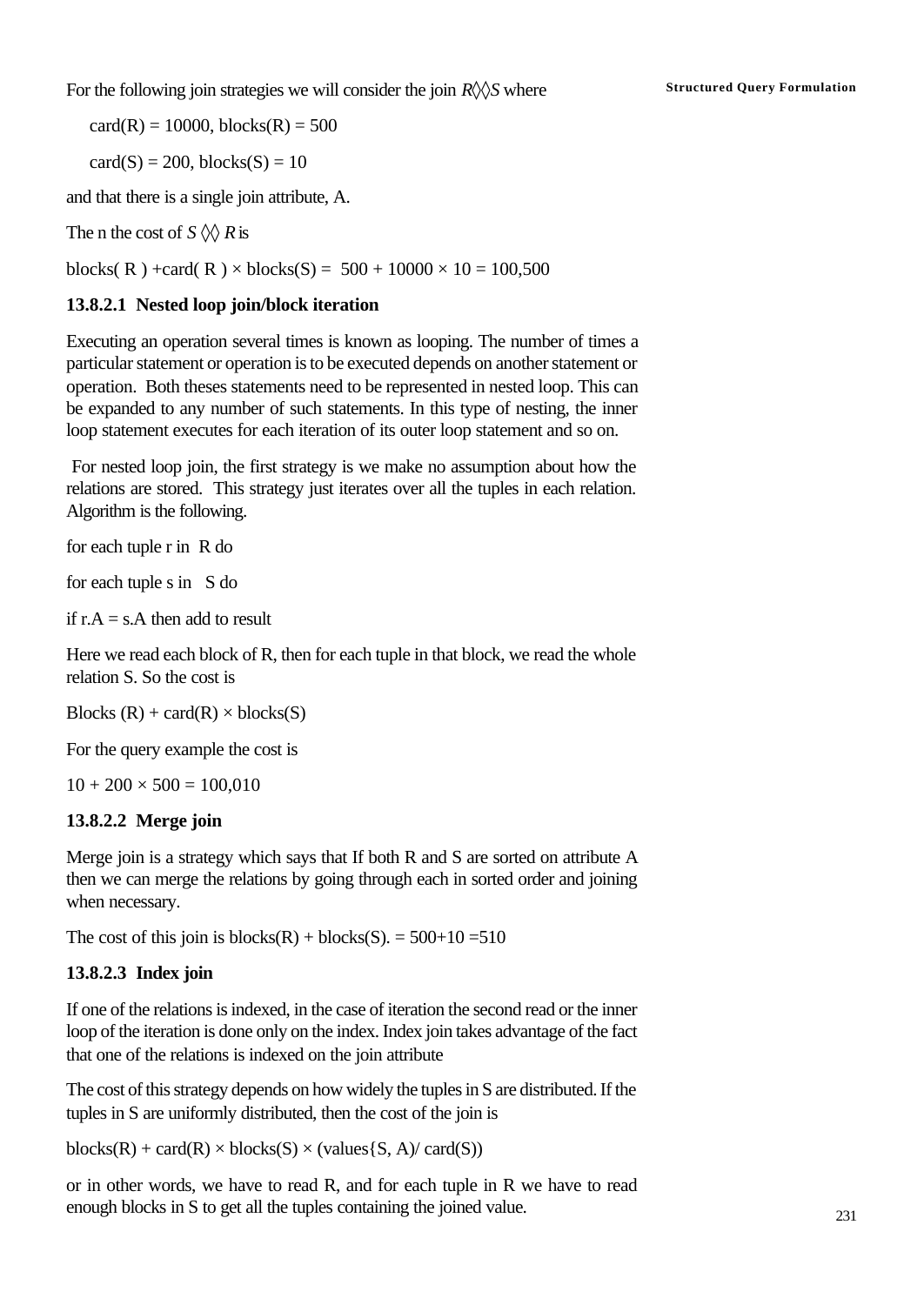If S is clustered as well as indexed however, the cost is lowered and it approaches the best-case cost since all the joining tuples appear in the same or adjacent blocks.

#### **13.8.2.4 Hash join**

Hash join does not assume that either relation is clustered, indexed or sorted. The idea behind hash join is to create a hash table where the key is the join attribute and the values are the tuples in R. Then S is read and for each tuple in S, the hash table is probed, and any found tuples are joined.

In the best case, hash join approaches the cost of just reading R and S, that is,  $blocks(R) + blocks(S)$ , if we factor out the cost of building and probing the hash table.

#### **Self Check Exercise**

- a) Consider the relations Books (title, author, pname, accno); Publisher (pname, paddr, pcity); borrowers (name, addr, city, cardno); loans (cardno, accno, date). Write a query to find all the book titles for books borrowed before the 4th July 1997. Optimise the query by applying the rules for optimization.
- **Note:** i) Write your answer in the space given below.
	- ii) Check your answer with the answers given at the end of this unit.

..................................................................................................... ..................................................................................................... ..................................................................................................... ..................................................................................................... .....................................................................................................

# **13.9 SUMMARY**

This unit covered the cost implication of the query operations such as selection, join and projection and mentioned different optimization strategies which can be followed to write faster and less costly queries. Even though most of the DBMS compilers provide query optimizers, it will be helpful and worth learning these optimization parameters and solutions to moderate the queries.

# **13.10 ANSWERS TO SELF CHECK EXERCISES**

SELECT title FROM books

(SELECT title, author, pname, accno, name, addr, city, cardno, date FROM loans, borrowers, books WHERE borrowers.cardno = loans.cardno AND books.accno  $=$  loans.accno)

WHERE date<04/07/1997

The algebraic expression for the above query is the following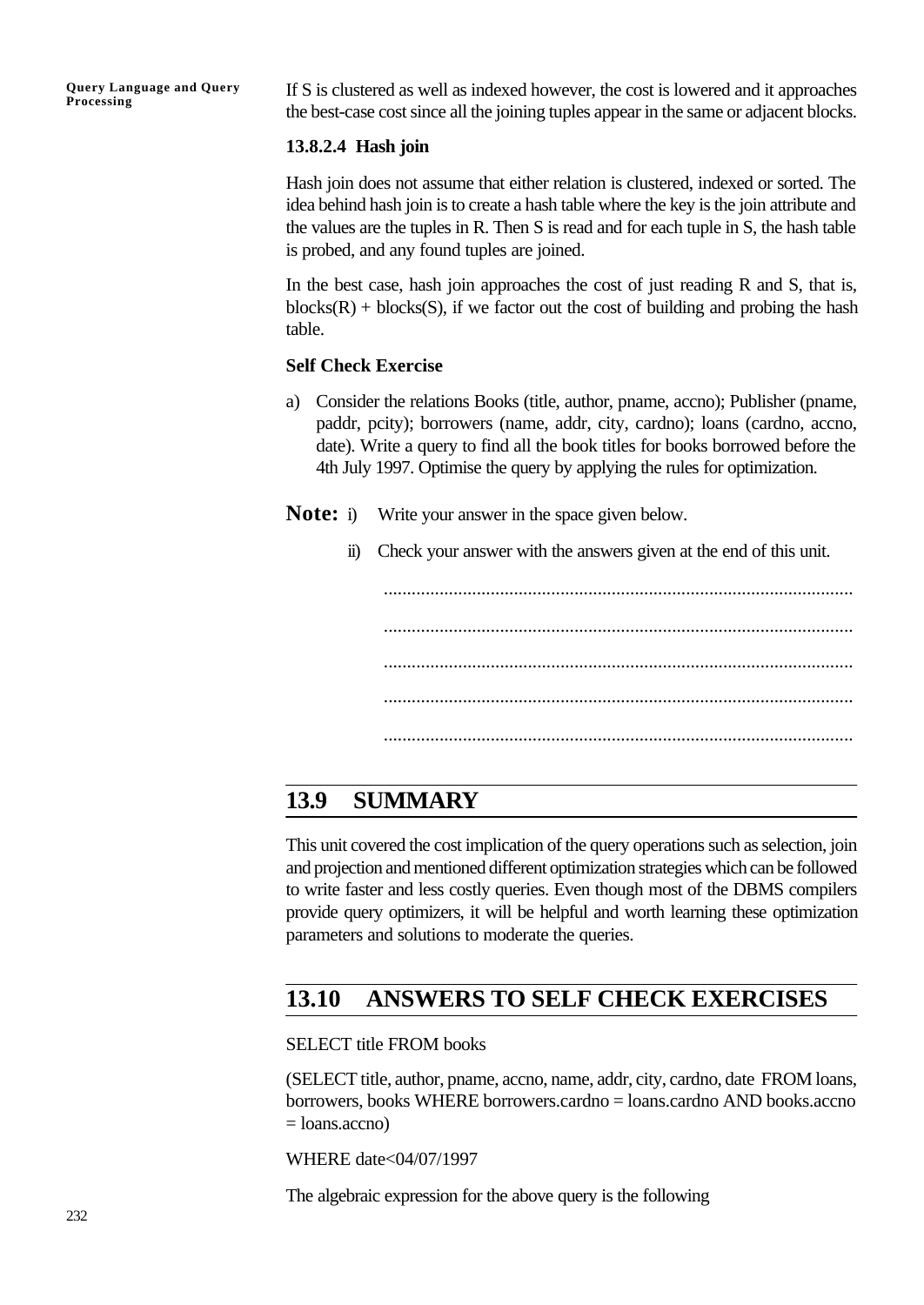$\bm{p}_{\rm title}$  ( $\bm{s}_{\rm date}$ <4/7/1997 ( $\bm{p}_{\rm s}$  ( $\bm{s}_{\rm F}$  (loans  $\times$  borrowers  $\times$  books)) structured Query Formulation

where S denotes the following attribute list *'title, author, pname, lcno, name, addr, city, cardno, date'*, and F denotes the condition *'borrowers.cardno = loans.cardno AND books.accno=loans.cardno*

step1. Simplify the complex expression

 $π$ <sub>title</sub> (σ<sub>date</sub><4/7/1997 (π<sub>S</sub> (σborrowers.cardno = loans.cardno AND *books.accno=loans.cardno (loans × borrowers × books))*

as

 $π$ <sub>title</sub> (σ<sub>date</sub><4/7/1997 (π<sub>s</sub> (σ borrowers.cardno = loans.cardno (loans × *borrowers × books) AND s (books.accno=loans.cardno (loans × borrowers × books))*

step2. Push the selection down as far as possible. Apply rule 4,5,& 6 froms laws of algebraic equivalence.

π *title* (σ *(books.accno=loans.cardno(books)* (σ *borrowers.cardno = loans.cardno (borrowers)* (σ<sub>*date</sub><4/7/1997(loans))*)</sub>

step 3. Push the projection down as fas as possible. Aplly rule 3,5 and 7

π *title* (σ *(books.accno = loans.accno* (π *loans.accno* (σ *borrowers.cardno = loans.cardno* ((π *titile, books.accno (books)* ((π *borrowers.cardno (borrowers)* (π *loans.accno, loans.cardno, date* (σ *date< 4/7/1997(loans))))*

### **13.11 KEYWORDS**

| <b>Hashing</b>            | ፡              | Hash - addressing, a storage and access method in<br>which data records are stored at an address that<br>can be computed according to some mathematical<br>hashing function, generally using the value of the<br>primary key. Hash-addressing requires less storage<br>than other indexing methods but some additional<br>computation is needed.                                                                           |
|---------------------------|----------------|----------------------------------------------------------------------------------------------------------------------------------------------------------------------------------------------------------------------------------------------------------------------------------------------------------------------------------------------------------------------------------------------------------------------------|
| <b>Index</b>              | $\ddot{\cdot}$ | Index is an auxiliary data structure used to speed up<br>access to a data set on the basis of the key value for<br>each record. The index may actually contain the key<br>values, and the pointers and the key may be used to<br>generate the address of the pointer in the index. The<br>index can be used to provide an order to the data<br>records and to provide the direct access to the<br>records in the data set. |
| <b>Relational Algebra</b> |                | The definition of operators that can be used on<br>relations. The algebra combines the set operators<br>union, intersection, difference and Cartesian product,<br>plus the special relational operators SELECT,<br>PROJECT and JOIN. The result of every operation<br>on a relation is also a relation.                                                                                                                    |